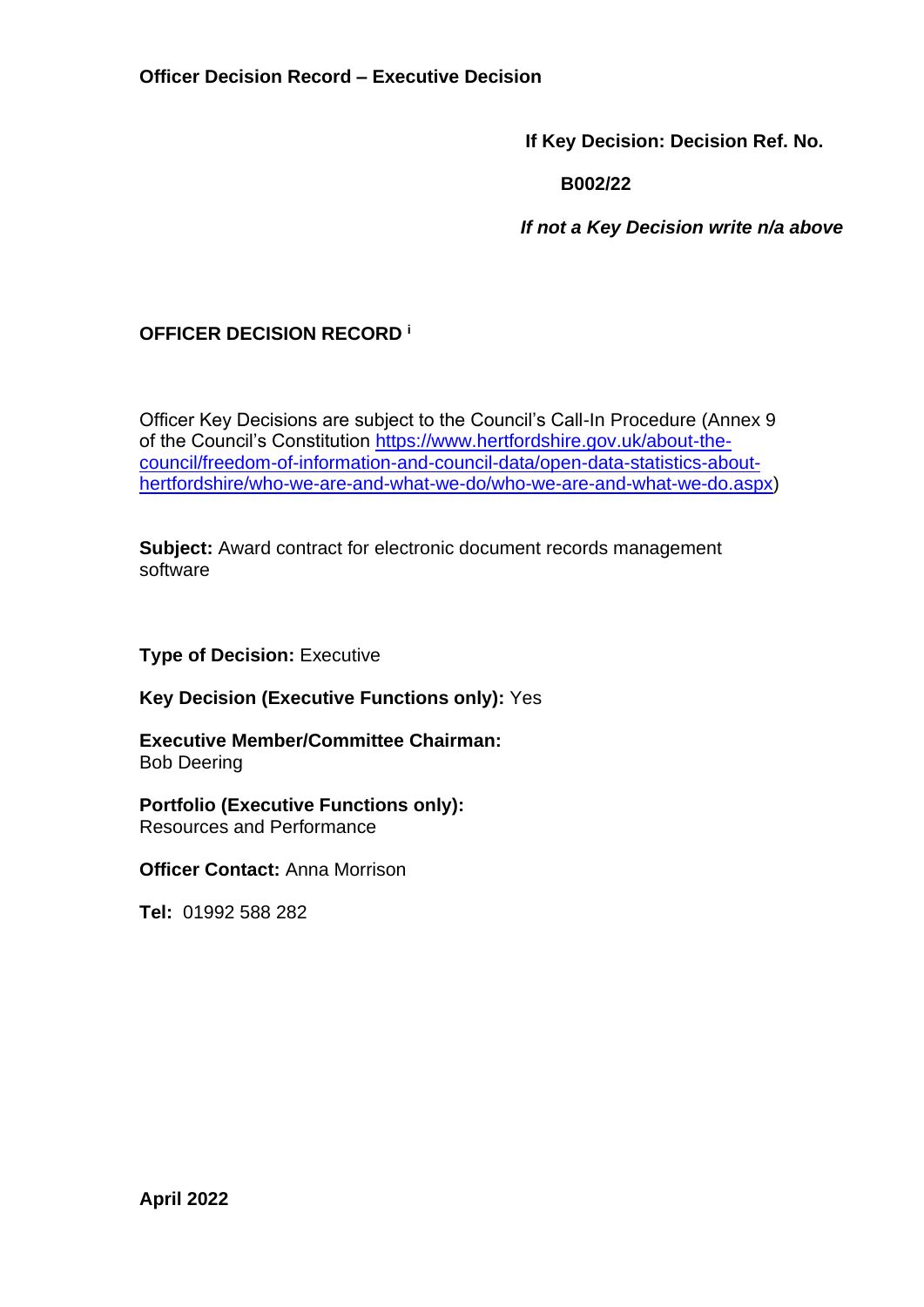#### 1. **Decision**

To enter into an Agreement for the provision, data migration, transformation and service management of a new Electronic Documents & Records Management System (EDRMS) for the Council.

#### 2. **Reasons for the decision**

Opentext UK Ltd.'s Content Server (Livelink) was first implemented on premise in 2010 as Hertfordshire County Councils' (HCC) corporate 'Electronic Document and Record Management System' (EDRMS).

The current version (CS 16.2.3) of the HCC document management solution will cease to be supported by Opentext in December 2022. Furthermore, the annual support and maintenance contract with Opentext UK Ltd has already been extended and is due to cease in June 2022.

HCC's requirement for a Corporate EDRMS remains business critical, as a management and storage facility for some of the Council's most sensitive and critical documentation and records including storage integration with social care and SAP ERP case management systems.

#### 3. **Alternative options considered and rejected**

The current software maintenance agreement contract ends June 2022 and subsequent licencing ceases to be supported in December 2022. The strategic imperative for the Council is to commission support services to ensure business continuity, with no change not being an option.

Several options were considered and assessed against critical success factors with Risks and Benefits identified and considered. These include:

| <b>Benefit</b><br>description 1: | <b>Option 1:</b><br>Do Nothing | <b>Option 2:</b><br>Upgrade on-<br>premise        | <b>Option 3:</b><br>Upgrade via<br>managed<br><b>Cloud solution</b> | <b>Option 4:</b><br>Upgrade via<br>managed<br><b>Cloud solution</b>                  |
|----------------------------------|--------------------------------|---------------------------------------------------|---------------------------------------------------------------------|--------------------------------------------------------------------------------------|
| <b>Benefit</b><br>description 2: | Option 1:<br>Do Nothing        | <b>Option 2:</b><br><b>No O365</b><br>integration | Option 3:<br>Integration<br>with O365                               | <b>Option 4:</b><br>Integration<br>with O365 and<br><b>Success</b><br><b>Factors</b> |
| <b>Benefit</b><br>description 3: | Option 1:<br>Do Nothing        | <b>Option 2:</b><br>Upgrade on-<br>premise        | Option 3:<br><b>Upgrade to</b><br>managed<br><b>Cloud solution</b>  | <b>Option 4:</b><br><b>Upgrade to</b><br>managed<br><b>Cloud solution</b>            |

Procurement routes for the provision, data migration, transformation and service management of an EDRMS were explored. It was agreed to procure through the Crown Commercial Services GCloud 12 framework (RM1557) to ensure procurement compliance and continuity of service. The digital marketplace process was used to identify potential suppliers meeting key criteria and then an evaluation activity pursued to determine suitability.

## **April 2022**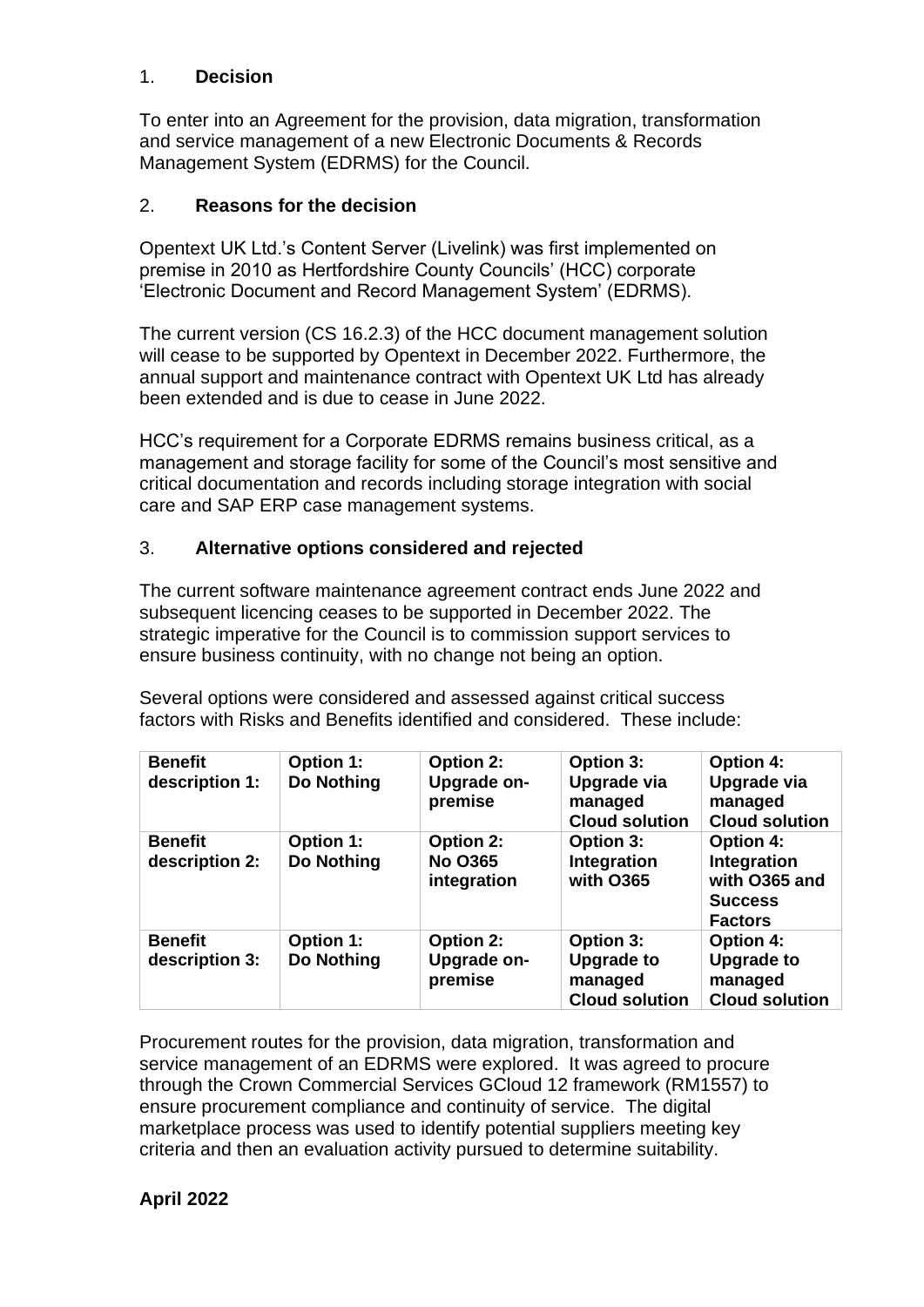4. **Consultation** *(see Summary of Requirements below)*

## **Was any Councillor consulted? No**

**If yes:**

(a) Comments of Executive Member/Committee Chairman *(delete as applicable)*

N/A

(b) Comments of other consultees

N/A

#### 5. **Any conflict of interest declared by a councillor who has been consulted in relation to the decision**

N/A

## 6. **I am proceeding with the proposed decision.**

Signed: Scott Crudgington

Title: Deputy Chief Executive & Executive Director of Resources

Date: 6 May 2022

Copies of record to:

- All consultees
- hard & electronic copy (if required to be made available for public inspection) to Democratic Services Manager - Room 213 County Hall.<sup>ii</sup>